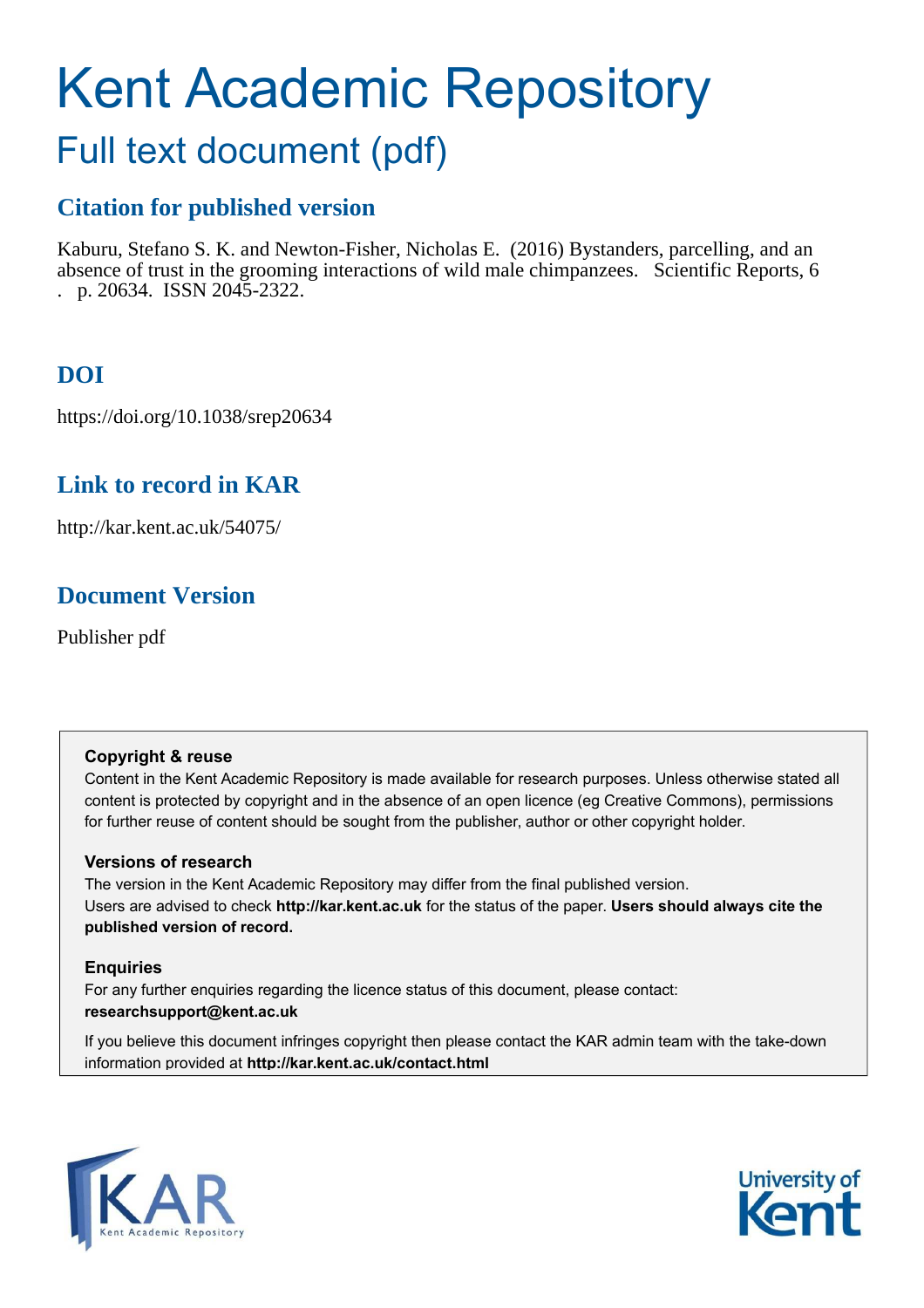# SCIENTIFIC REPERTS

Received: 13 October 2015 Accepted: 06 January 2016 Published: 09 February 2016

# **Bystanders, parcelling, and an OPENabsence of trust in the grooming interactions of wild male chimpanzees**

**Stefano S. K. Kaburu<sup>の</sup>,\* & Nicholas E. Newton-Fisher<sup>は</sup>,\***

**The evolution of cooperation remains a central issue in socio-biology with the fundamental problem**  of how individuals minimize the risks of being short-changed ('cheated') should their behavioural **investment in another not be returned. Economic decisions that individuals make during interactions**  may depend upon the presence of potential partners nearby, which offers co operators a temptation to **defect from the current partner. The parcelling model posits that donors subdivide services into parcels to force cooperation, and that this is contingent on opportunities for defection; that is, the presence of**  bystanders. Here we test this model and the effect of bystander presence using grooming interactions **of wild chimpanzees. We found that with more bystanders, initiators gave less grooming at the beginning of the bout and were more likely to abandon a grooming bout, while bouts were less likely to be reciprocated. We also found that the groomerís initial investment was not higher among frequent groomers or stronger reciprocators, suggesting that contrary to current assumptions, grooming decisions are not based on trust, or bonds, within dyads. Our work highlights the importance of**  considering immediate social context and the influence of bystanders for understanding the evolution **of the behavioural strategies that produce cooperation.**

In group-living species, many social interactions occur in the presence of others. The influence of such bystanders has attracted increasing attention, both in their role as an audience that inluences performance (audience efect: e.g. Gallus gallus domesticus<sup>[1](#page-7-0)</sup>, Pan troglodytes<sup>[2](#page-7-1)</sup>), and as eavesdroppers who acquire information that they can later exploit<sup>[3](#page-7-2)</sup> (e.g. Astatotilapia burtoni<sup>[4](#page-7-3)</sup>, Procambarus clarkij<sup>[5](#page-7-4)</sup>). This interest has led to investigation into the importance of bystanders as a selective inluence on the evolution of cooperative behaviour; eavesdroppers may beneit by identifying individuals with whom they can cooperate in future<sup>[3](#page-7-2)</sup>. The focus on the information extracted by bystanders<sup>[4,](#page-7-3)[5](#page-7-4)</sup>, and whether actors attempt to manipulate this information (e.g. Betta splendens<sup>[6](#page-7-5)</sup>, Pongo spp.<sup>[7](#page-7-6)</sup>), however overshadows a more direct role for bystanders in the evolution of cooperation through widening the range of options open to actors by ofering alternative partners with which to cooperate.

Understanding the evolution of cooperation in social animals remains a central issue in socio-biology<sup>[8,](#page-7-7)[9](#page-7-8)</sup>, with the fundamental problem of how individuals minimize the risks of being short-changed ('cheated') should their behavioural investment in another not be returned. Economic decisions that individuals make when interacting with group members may well depend upon the presence of potential partners nearby, and it is therefore vital to determine the extent to which individuals respond to bystander presence<sup>[10,](#page-7-9)[11](#page-7-10)</sup>. The importance of bystanders is highlighted in two particular theoretical approaches, Noë and colleagues'[10](#page-7-9),[11](#page-7-10) biological markets theory (BMT) and Connor's parcelling model[12,](#page-7-11)[13](#page-7-12) (see also Friedman & Hammerstein[14](#page-7-13)) for the evolution of cooperative exchanges.

From a purely dyadic perspective, Connor's parcelling seems little different to a tit-for-tat strategy<sup>[15](#page-7-14)</sup>: one individual provides a small level of cooperative investment, and continues to do so as long as its partner does like-wise<sup>[12](#page-7-11)</sup>. However, central to Connor's model is the concept that the existence of bystanders generates a temptation to defect from the current partner, and that this drives the parcelling (subdividing) of a social interaction such

<sup>1</sup>Department of Population Health and Reproduction, School of Veterinary Medicine, University of California Davis, Davis, CA, USA. <sup>2</sup>Living Primates Research Group, School of Anthropology and Conservation, Marlowe Building, University of Kent, Canterbury, Kent CT2 7NR, UK. \*These authors contributed equally to this work. Correspondence and requests for materials should be addressed to S.S.K.K. (email: [sskkaburu@ucdavis.edu\)](mailto:sskkaburu@ucdavis.edu)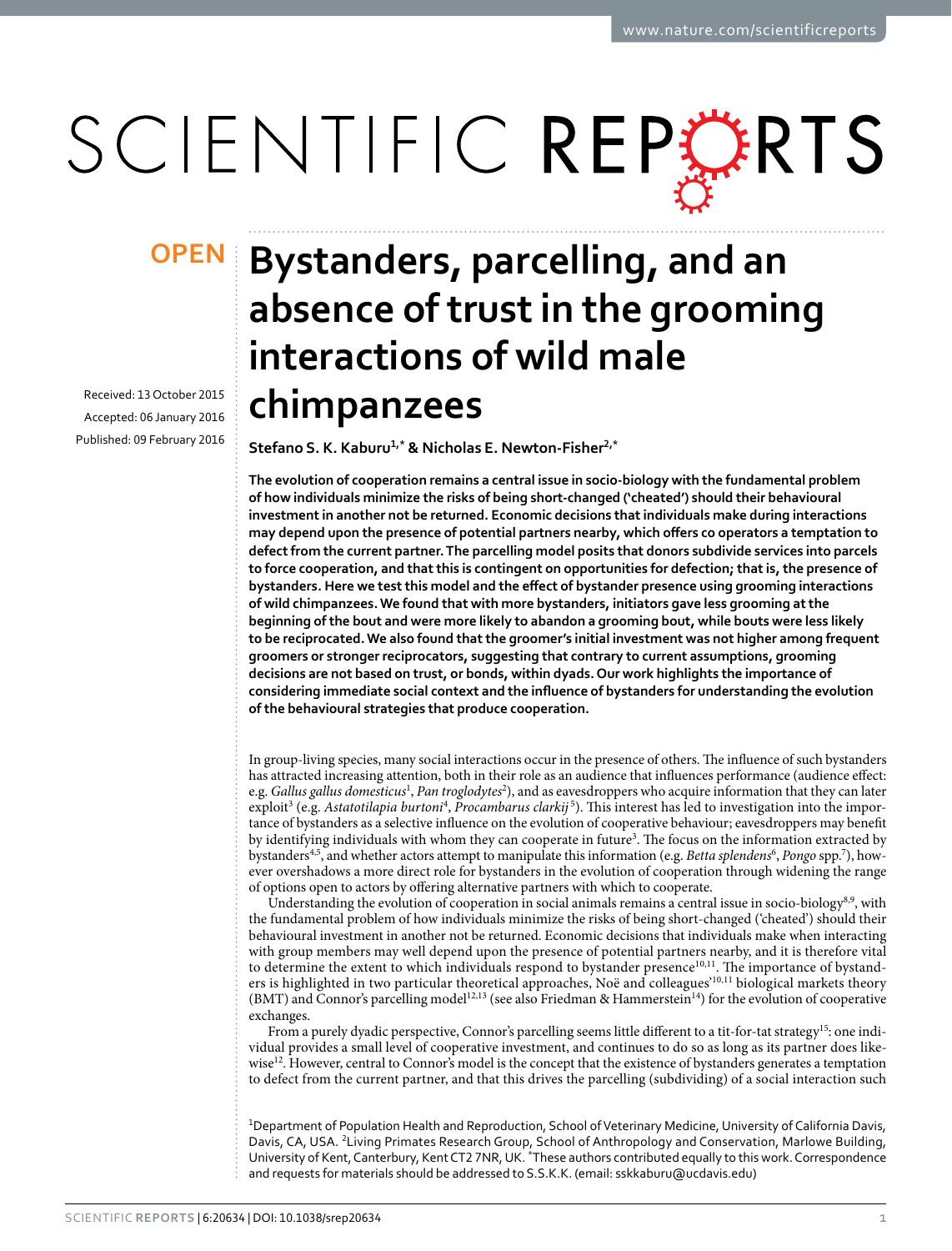that the partner is forced into cooperating in order to extract signiicant beneit from the interaction, while mini-mising the cost to the actor should the partner defect (i.e. refuse to cooperate or select another partner)<sup>[12](#page-7-11)[,13](#page-7-12)</sup>. When individuals have easy opportunities to find alternative partners, such that the costs of searching are low, defection − the lack of reciprocation − is more likely to occur and the donor should give smaller parcels in order to limit its  $losses^{12,13}$  $losses^{12,13}$  $losses^{12,13}$  $losses^{12,13}$ .

Superficially similar to parcelling is Roberts & Sherratt's raise-the-stakes (RTS)<sup>[16](#page-8-0)</sup> model, which proposes that cooperative acts should be delivered through a pattern of variable investment. However, unlike parcelling, RTS is a purely dyadic model that does not consider the potential inluence of bystanders. RTS actors are concerned solely with their investment, and whether or not it is matched; the presence or absence of third parties is irrelevant. As a behavioural strategy, RTS is not so much concerned with partner control (forcing a partner into a cooperative interaction) but with reserving signiicant cooperative investment for social partners who demonstrate a willingness to do likewise. To date, there is little empirical support for RTS<sup>[17](#page-8-1)</sup>.

Biological markets theory[10](#page-7-9),[11](#page-7-10) predicts that individuals should alter their investment in an interaction in relation to the availability of other potential partners, which may be in the form of local markets: individuals who are close at hand, i.e. bystanders. Gumert<sup>[18](#page-8-2)</sup> found that male long-tailed macaques (Macaca fascicularis) respond to local market conditions in their grooming of females, a result interpretable as a bystander efect. Unlike parcelling, however, BMT predicts only the total amount of investment as a function of market conditions, and does not predict the internal structuring of interactions. Thus while both parcelling and BMT predict a bystander effect, the division of behaviour into parcels is not predicted, or accounted for, by BMT.

Social grooming exchanges provide an excellent system within which to explore models of social coopera-tion<sup>[19–27](#page-8-3)</sup>. Grooming provides hygienic, stress relief, and possibly thermal benefits to the recipient<sup>[28–30](#page-8-4)</sup>, while the groomer has to endure possible energetic and opportunity costs<sup>[31](#page-8-5)</sup>. While such costs may be small, also incurred by the recipient, or in some cases perhaps trivial $^{32}$  $^{32}$  $^{32}$ , fitness is relative and, where recipients are reproductive rivals of groomers, providing such rivals with benefits generates net costs for the groomer<sup>[33](#page-8-7)</sup> and even marginal gains in fitness may be important. Both parasite load and stress are driven by factors extrinsic to an individual and so will accumulate with time, creating an on-going demand for grooming that varies between individuals.

Here we test the effect of bystander presence on grooming interactions among wild chimpanzees (Pan troglodytes) of the M-group community of the Mahale Mountains National Park (Tanzania). We focus on adult males, as they are more gregarious than adult females and exhibit higher rates of grooming<sup>[34](#page-8-8),[35](#page-8-9)</sup>. Male chimpanzees tend to engage in a broad range of mutually cooperative behaviours, such as support in agonistic interactions and sharing of food<sup>[34](#page-8-8),[35](#page-8-9)</sup> with social exchanges little influenced by kinship<sup>[36](#page-8-10)</sup>. These males are also direct reproductive rivals in that they compete with one another for the same limited set of paternity opportunities. Chimpanzees are an ideal species with which to investigate the influence of bystanders, as the fission-fusion social system shuffles the identity and number of community members within a party<sup>[37](#page-8-11)</sup>, so that the proximity and association between individuals can change frequently and unpredictably<sup>[38](#page-8-12)</sup>. Occasionally, individuals of the same social group can be so far apart that defection might not be viable because the costs of searching for alternative partners would be prohibitive.

In addition, chimpanzees' grooming bouts can take various and complex forms[17](#page-8-1)[,24](#page-8-13)[,25](#page-8-14)[,27,](#page-8-15)[39](#page-8-16). As with our previous work<sup>[17,](#page-8-1)[24,](#page-8-13)[25](#page-8-14)</sup>, we follow Barrett et al.<sup>[20](#page-8-17)</sup> & Manson et al.<sup>[40](#page-8-18)</sup> in defining a grooming bout as an interaction between two individuals, rather than the behaviour of a single individual. Within a bout, grooming effort<sup>[24](#page-8-13)</sup> is typically broken up into short episodes<sup>[17](#page-8-1)</sup> of varying number and duration (which may correspond to the 'parcels' in Connor's model), and the exchange of these can be highly dynamic. At its simplest, a bout consists of a single episode performed by one groomer, but typically a groomer will perform a sequence of episodes, interspersed by short breaks (< 30 s) where the groomer is efectively resting but poised to continue grooming. In some bouts, termed 'unidirectional', this sequence will terminate without the recipient performing any grooming in response: the groomer may stop, or the recipient may depart. In other bouts, termed 'bidirectional', both individuals perform a sequence of episodes that vary in duration and may be asynchronous such that individuals alternate the roles of groomer and recipient, or overlapping such that grooming is simultaneous ('mutual'). Sequences of grooming episodes are typically not aligned (or necessarily matched in duration), so that 'mutual' grooming appears to result from coin-cidental overlap<sup>[27](#page-8-15)</sup>, and can end or resume purely as the result of the grooming decisions of one of the groomers. Many bouts include a combination of these structures. In only a small proportion of bouts (e.g. 3% for the Sonso community, 1994–1995[24](#page-8-13)) do individuals start simultaneously and groom in this manner throughout.

We have reported previously our tests of both raise-the-stakes (for which we find no support<sup>[17](#page-8-1)</sup>) and biological market theory, as applied to primate grooming<sup>[24](#page-8-13)[,25](#page-8-14)</sup>. Here, we test Connor's parcelling model<sup>[12](#page-7-11)[,13](#page-7-12)</sup> by exploring whether the presence of bystanders inluences both the initiator's investment and the partner's decision to reciprocate (note that we are not concerned here with the extent to which the initiator's partner reciprocates, but whether or not the initiator's effort results in the receipt of grooming though a bidirectional bout).

We focus on the initial phase of a grooming bout, deined as the period during which the initiator is grooming alone before the bout either terminates as a unidirectional bout, or becomes bidirectional through the participation of the recipient. he initial phase of a grooming bout should be particularly important as the initiator is essentially gambling their investment on an unknown or uncertain outcome, whether this comes about though economic exchange or via a mechanism of relationships. Given that the groomer has yet to see any return on their investment, the initial phase should be particularly sensitive to bystander efects and initiators may aban-don bouts if their current partner appears unwilling to provide the grooming in response<sup>[27](#page-8-15)</sup>. Unlike later phases within a (bidirectional) bout, the initial phase is unafected by previous grooming performed or received, and so any decision to abandon a bout during this period will not be influenced by the accrual of grooming benefits or a decline the rate of their accrual, while the potential efect of bystanders may diminish in later phases.

Following from Connor's parcelling model, with more (male) bystanders we expect: less investment (i.e. less grooming efort: prediction 1), as well as fewer (prediction 2) and smaller (prediction 3) parcels (episodes of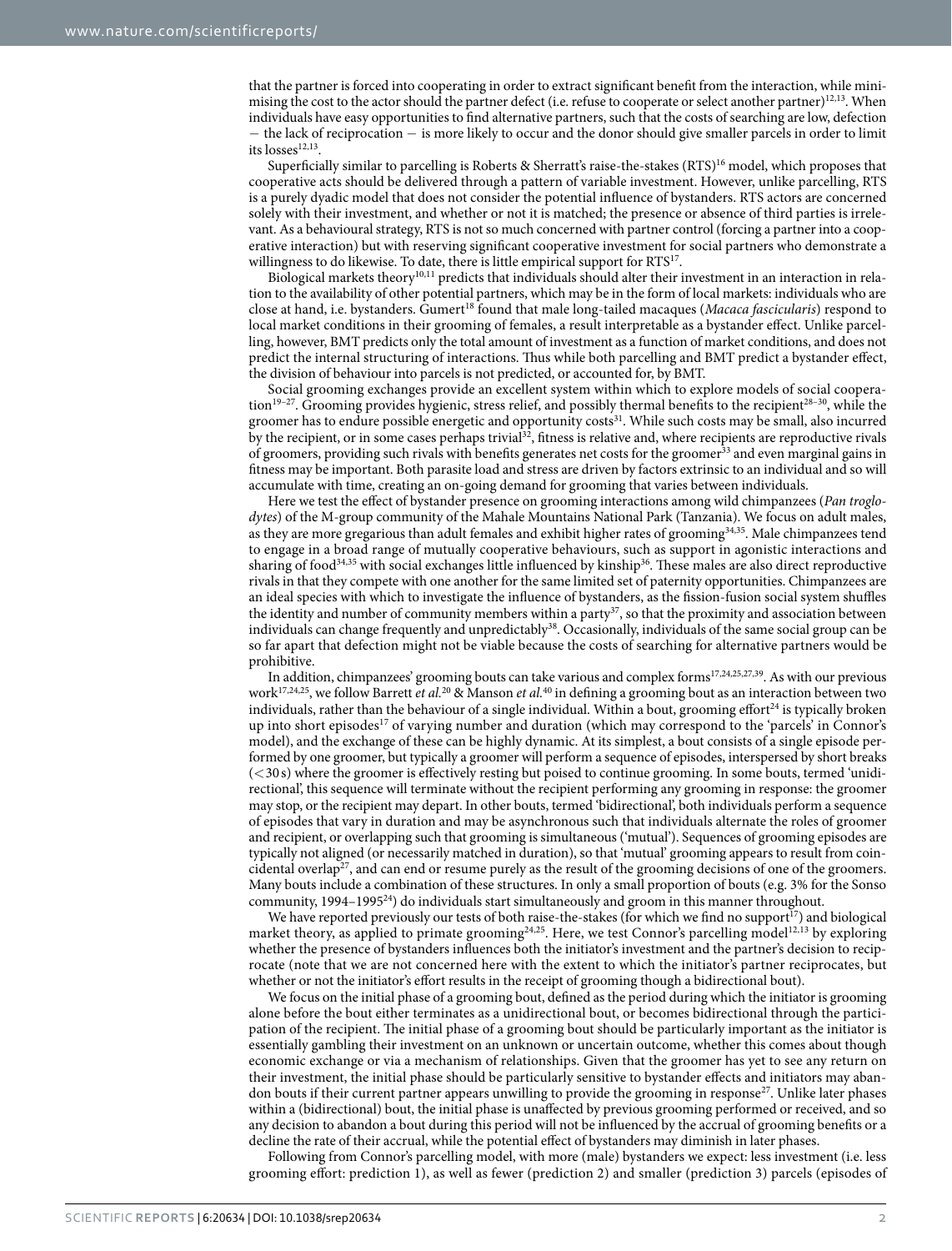<span id="page-3-0"></span>grooming), from an initiator during the initial phase of the grooming bout, and a higher probability of unidirectional bouts (prediction 4). As episodes of grooming can vary in duration, such that a given amount of grooming (grooming efort) can in principle be provided by multiple shorter episodes or fewer longer episodes, we also tested the relationships between grooming efort, number and length of episodes.

We recognise that rank diferences within a dyad can inluence economic decision-making if subordinates trade grooming for rank-related or rank-restricted commodities<sup>[20,](#page-8-17)[25,](#page-8-14)[41](#page-8-19)</sup> and so include social dominance rank in our analyses. 'Grooming up the hierarchy' is a well-known pattern in primate grooming<sup>[42](#page-8-20)</sup> which may be the result of lower-ranking individuals attempting to access services restricted to higher ranking individuals, such as efec-tive agonistic support, sharing of valued food items, or tolerance<sup>[20](#page-8-17),[25](#page-8-14),[42](#page-8-20),[43](#page-8-21)</sup>. However, our previous work<sup>25</sup> showed that the distribution of grooming amongst the male chimpanzees of the Mahale Mountains National Park was not related to social dominance rank during the period of this study, that social tolerance was not a rank-restricted commodity, and that grooming was not exchanged for agonistic support or meat. In consequence, we do not expect to see an efect of rank diference in the tests of these predictions.

<span id="page-3-1"></span>Parcel size may be contingent also on the expectation by the donor of receiving grooming from the recipient: the more likely it is that the recipient will reciprocate grooming, the bigger the donor's parcel ought to be. Despite a growing set of indings supporting a view that primate grooming exchanges are driven by immedi-ate economic considerations<sup>[18–21](#page-8-2),[24–27](#page-8-13),[44–47](#page-8-22)</sup>, the orthodox view remains that the interchange of grooming, at least amongst catarrhine primates, functions primarily to build a platform of trust ("bonds"), which in turn facilitates fitness benefits<sup>[32](#page-8-6)[,48](#page-8-23)[,49](#page-8-24)</sup>; this is why such primates groom at a level assumed to exceed the need for hygienic functions[50,](#page-8-25)[51](#page-8-26). If this relationship model holds, it follows that the expectation of reciprocity in any single grooming bout should be contingent on the nature of the relationship, and thus the level of trust between individuals. If the relationship model is correct, then dyads that groom frequently and/or dyads that exchange grooming more reciprocally should be those with a greater degree of trust<sup>[21](#page-8-27),[22](#page-8-28),[48](#page-8-23)</sup>. This conclusion is valid whether the expectation is for immediate (within-bout) or delayed (across-bout) reciprocity, and thus the amount of grooming invested by the initiator of any particular bout should be positively related to the degree of trust, the strength of the "bond" between the individuals.

Few studies have tested this prediction. Barrett et al.<sup>[21](#page-8-27)</sup> found no significant difference between frequent and infrequent grooming dyads in the duration of the first episode of grooming among chacma baboons (Papio ursi-nus). Fruteau et al.<sup>[26](#page-8-29)</sup>, by contrast, did find a significant difference in first episode duration between frequent and infrequent groomers, among both mangabeys (Cercocebus atys) and vervet monkeys (Chlorocebus aethiops), but in the opposite direction: dyads that groomed more frequently tended to give shorter irst episodes than did infrequent groomers. he relationship between initial investment and the degree of reciprocity has not been investigated and we provide the irst test of this among wild chimpanzees. Under the relationship model, we predict that groomer's initial investment should be greater among frequent groomers (prediction 5) and/or strong reciprocators (prediction 6) than among infrequent groomers and weak reciprocators, respectively.

## **Results**

**Groomerís initial investment.** Across 774 bouts, we recorded 33 hours of grooming in the initial phase with a mean  $(\pm SD)$  per bout duration of 153.6  $\pm$  179.9 s (median = 95.5 s): 139.9  $\pm$  174 s (median = 81.5 s) during unidirectional bouts and  $197.5 \pm 191.6$  s (median = 133.5 s) during bidirectional bouts. The initial phase of unidirectional bouts (by definition, this is equal to the total bout) consisted on average of  $1.9 \pm 1.6$  episodes (median = 1; range = 1–13), of 72.6  $\pm$  73.4 s (median = 51.8 s) in duration. The initial phase of bi-directional bouts consisted on average of  $2.2 \pm 1.7$  episodes (median = 2; range = 1-9), of  $96.3 \pm 91.4$  s (median = 74 s) in duration. Both the number of episodes and mean episode length predicted grooming efort in the initial phase (LMM: number of episodes:  $\beta \pm SE = 75.99 \pm 1.61$ , t = 47.26, p < 0.001; episode length:  $\beta \pm SE = 1.387 \pm 0.03$ ,  $t = 41.10$ ,  $p < 0.001$ ). Number and length of episodes were not collinear (both variables, VIF = 1.00), and one did not predict the other (LMM:  $\beta \pm SE = -1.821 \pm 1.702$ , t = -1.07, p = 0.291); chimpanzees appeared to vary their grooming efort by altering either the number or length of episodes.

Only 4% of grooming bouts were interrupted; this was less likely to occur with more male bystanders (GLMM:  $\beta \pm SE = -0.418 \pm 0.174$ , t = -2.40, p = 0.02), although the number of male bystanders did not depend on the context during which the grooming interaction occurred (GLMM:  $\beta \pm SE = -0.02 \pm 0.062$ , t = -0.39, p = 0.69).

The number of male bystanders (i.e. those within 10 m) significantly predicted both groomer's initial investment (LMM:  $\beta \pm SE = -10.93 \pm 5.07$ , t = -2.155, p = 0.03: [Table 1](#page-3-0)) and number of initial episodes (GLMM:  $\beta \pm SE = -0.09 \pm 0.022$ , t =  $-4.26$ , p < 0.001: [Table 2](#page-3-1)): groomers tended to invest less grooming effort through fewer episodes when there were more male bystanders, supporting predictions 1 & 2. As expected, rank distance was not a significant predictor of grooming effort (LMM:  $\beta \pm SE = -0.002 \pm 0.02$ , t = 0.13, p = 0.886: [Table 1](#page-3-0)), indicating that initiators did not adjust their investment during the initial phase in relation to partner's rank. This is consistent with our previous finding that subordinates did not give grooming in exchange for rank-related com-modities (e.g. agonistic support) during the study period<sup>[25](#page-8-14)</sup>. There was no effect of bystanders on grooming effort in bi-directional bouts after the initial phase (LMM:  $\beta \pm SE = -30.71 \pm 25.539$ , t =  $-1.202$ , p = 0.22), confirming the signiicance of the initial phase of grooming bouts for partner choice decisions.

In contrast with our prediction 3, there was no efect of the number of bystanders on mean episode length  $(LMM: \beta \pm SE = -1.154 \pm 2.219, t = -0.520, p = 0.597$ : [Table 1\)](#page-3-0), suggesting that male chimpanzees were adjusting their total investment in the initial phase of the grooming bout by changing the number of episodes, not their size. Episode length was also unafected by the rank-distance between the initiator and recipient (LMM:  $\beta \pm SE = -0.01 \pm 0.009$ , t = 1.135, p = 0.254; [Table 1\)](#page-3-0). Using absolute rank (Elo-rating) of the recipient in place of rank-distance, we found that higher ranked recipients received shorter episodes in the initial phase (LMM:  $\beta \pm SE = -0.027 \pm 0.014$ , t = -1.997, p = 0.047). We found no relationship between the absolute rank of the initiator and episode length (LMM:  $\beta \pm SE = -0.002 \pm 0.013$ , t =  $-0.148$ , p = 0.881). The male chimpanzees in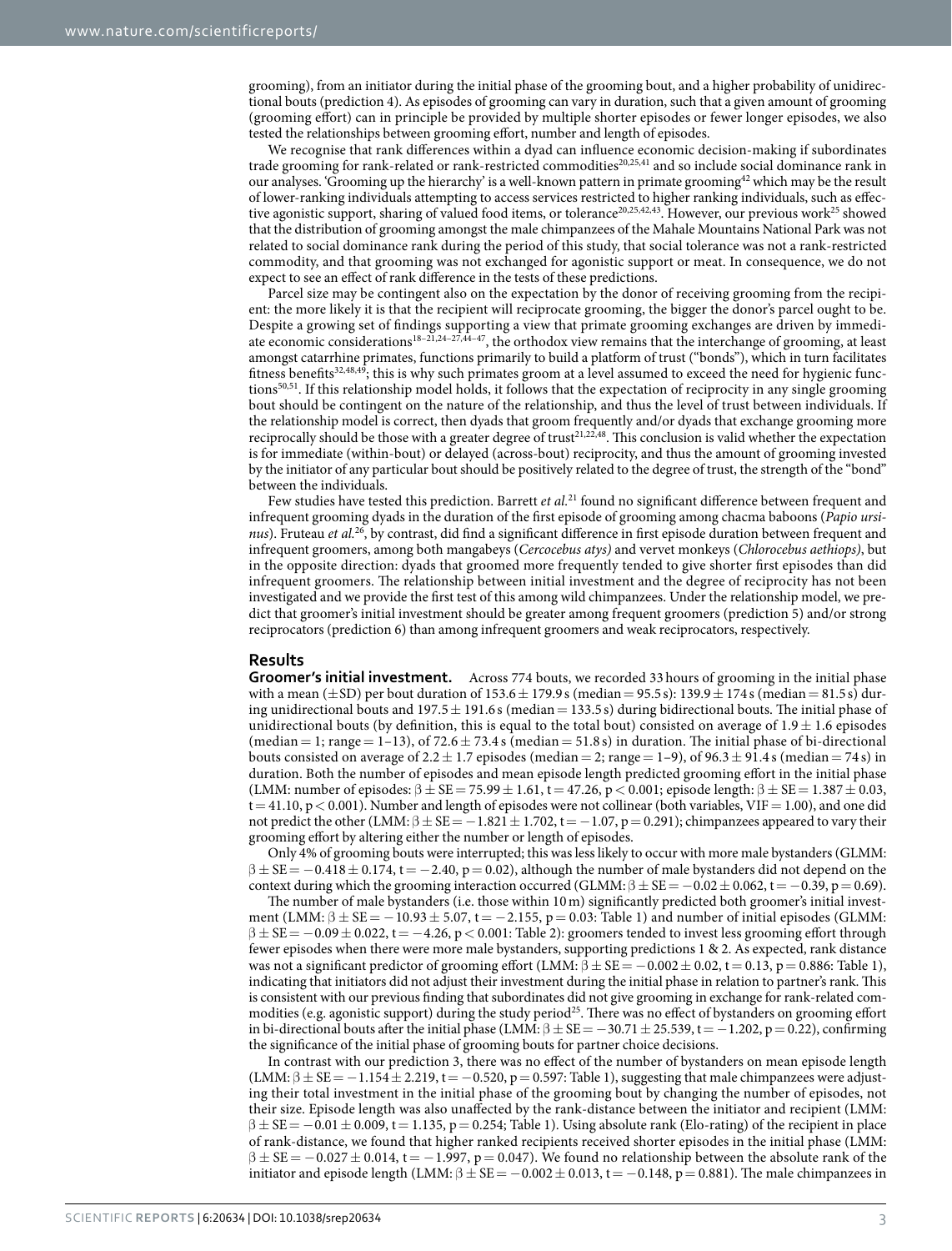| Analysis   | Dependent           | Predictor       | β         | <b>SE</b> |          | p     |
|------------|---------------------|-----------------|-----------|-----------|----------|-------|
| <b>LMM</b> | Initial investment  | Intercept       | 200.014   | 19.715    | 10.145   |       |
|            |                     | Rank distance   | 0.002     | 0.020     | 0.130    | 0.886 |
|            |                     | # of bystanders | $-10.93$  | 5.070     | $-2.155$ | 0.03  |
|            |                     | Context         | $-21.860$ | 13.386    | $-1.633$ | 0.103 |
|            |                     | Interrupted     | $-40.852$ | 31.237    | $-1.308$ | 0.188 |
| <b>LMM</b> | Mean episode length | Intercept       | 90.402    | 8.55      | 10.571   |       |
|            |                     | Rank distance   | 0.01      | 0.009     | 1.135    | 0.254 |
|            |                     | # of bystanders | $-1.154$  | 2.219     | $-0.520$ | 0.597 |
|            |                     | Context         | $-7.385$  | 5.861     | $-1.260$ | 0.207 |
|            |                     | Interrupted     | $-16.740$ | 13.698    | $-1.222$ | 0.219 |

**Table 1. Mixed model analyses showing the efect of the number of male bystanders and rank diference on the duration of groomer's initial investment and the mean episode length.** Signiicant results are presented in bold.

<span id="page-4-0"></span>

| Analysis               | Dependent           | Predictor       | $\beta$               | <b>SE</b>             | $\mathbf{z}$ | $\mathbf{p}$ |
|------------------------|---------------------|-----------------|-----------------------|-----------------------|--------------|--------------|
|                        | Number of episodes  | Intercept       | 0.907                 | 0.0785                | 11.56        | < 0.001      |
|                        |                     | Rank distance   | $-1.08\times10^{-4}$  | $8.46 \times 10^{-5}$ | $-1.28$      | 0.20         |
| Negative binomial GLMM |                     | # of bystanders | $-0.09$               | 0.022                 | $-4.26$      | ${<}0.001$   |
|                        |                     | Context         | $-0.08$               | 0.057                 | $-1.39$      | 0.16         |
|                        |                     | Interrupted     | $-0.097$              | 0.136                 | $-0.72$      | 0.47         |
|                        | Grooming pattern    | Intercept       | $-1.126$              | 0.267                 | $-4.21$      | < 0.001      |
|                        |                     | Rank distance   | 0.0008                | 0.0003                | 3.36         | ${<}0.001$   |
| <b>GLMM</b>            |                     | # of bystanders | $-0.158$              | 0.072                 | $-2.20$      | 0.028        |
|                        |                     | Context         | 0.08                  | 0.183                 | 0.44         | 0.661        |
|                        |                     | Interrupted     | 0.314                 | 0.400                 | 0.79         | 0.432        |
|                        | Who terminates bout | Intercept       | $-1.95$               | 0.035                 | $-5.63$      | < 0.001      |
|                        |                     | Rank distance   | $-6.07 \times 10 - 5$ | $3.91 \times 10^{-4}$ | $-0.16$      | 0.876        |
| <b>Binomial GLMM</b>   |                     | # of bystanders | $-0.0483$             | 0.0119                | $-4.07$      | ${<}0.001$   |
|                        |                     | Context         | 0.0539                | 0.0249                | 2.16         | 0.031        |
|                        |                     | Interrupted     | $-0.007$              | 0.0575                | $-0.01$      | 0.990        |

**Table 2. Generalized Mixed Model analysis showing the efect of rank distance and number of bystanders on grooming pattern (unidirectional vs. bidirectional) and the identity of the individual who terminated the grooming bout (initiator vs. recipient).**

<span id="page-4-1"></span>our sample showed a relatively flat, or structurally egalitarian, dominance hierarchy<sup>[25](#page-8-14)</sup>; it will be interesting to see whether chimpanzees under more structurally despotic hierarchies demonstrate a more deined relationship between recipient rank and grooming episode length.

**Grooming pattern and identity of the individual who terminated the bout.** Both the number of bystanders (GLMM:  $\beta \pm SE = -0.158 \pm 0.072$ , t = -2.20, p = 0.028) and rank distance (GLMM:  $\beta \pm \text{SE} = 0.0008 \pm 0.0003$ , t = 3.36, p < 0.001) predicted the occurrence of bidirectional bouts ([Table 2](#page-3-1)): grooming bouts were more likely to be unidirectional when there were more males around ([Fig. 1\)](#page-4-0) and when rank distance between partners was larger. Since we assigned the number '1' to bidirectional bouts, and positive rank distances correspond to bouts directed from dominants to subordinates, the positive relationship between grooming pattern and rank diference suggests that bouts were more likely to be bi-directional when initiated by higher-ranking males with lower-ranking partners. Furthermore, grooming was more likely to be terminated by the initiator when there were more bystanders (GLMM:  $\beta \pm SE = -0.0483 \pm 0.0119$ , t =  $-4.07$ , p < 0.001: Table 2 & [Fig. 2\)](#page-4-1) and during feeding contexts (GLMM:  $\beta$  ± SE = 0.0539 ± 0.0249, t = 2.16, p = 0.031, [Table 2\)](#page-3-1), a finding that suggests groomers are sensitive to opportunity costs.

Groomer's initial investment and trust. We classified 12 dyads as frequent groomers, while 9 dyads had a grooming reciprocity index greater than 0.8. Six dyads were both frequent groomers and strong reciprocators. We found no support for prediction 5: groomer's initial investment was not signiicantly longer among frequent groomers (mean grooming  $\pm$  SD: 165.26 s  $\pm$  49.21 s; median: 153.21 s) than it was among infrequent groomers (mean grooming  $\pm$  SD: 159.71 s  $\pm$  84.96 s; median: 148.88 s; Mann-Whitney U test: N<sub>frequent</sub> = 12, N<sub>infrequent</sub> = 32,  $W = 209$ ,  $p = 0.664$ ). We also found no support for prediction 6: strong reciprocators did not invest significantly more in the initial phase of a bout (mean grooming  $\pm$  SD: 145.64 s  $\pm$  47.62 s; median: 145 s) than weak reciprocators (mean grooming  $\pm$  SD: 165.23 s  $\pm$  82.21 s; median = 152 s; N<sub>strong</sub> = 9, N<sub>weak</sub> = 35, W = 139, p = 0.600).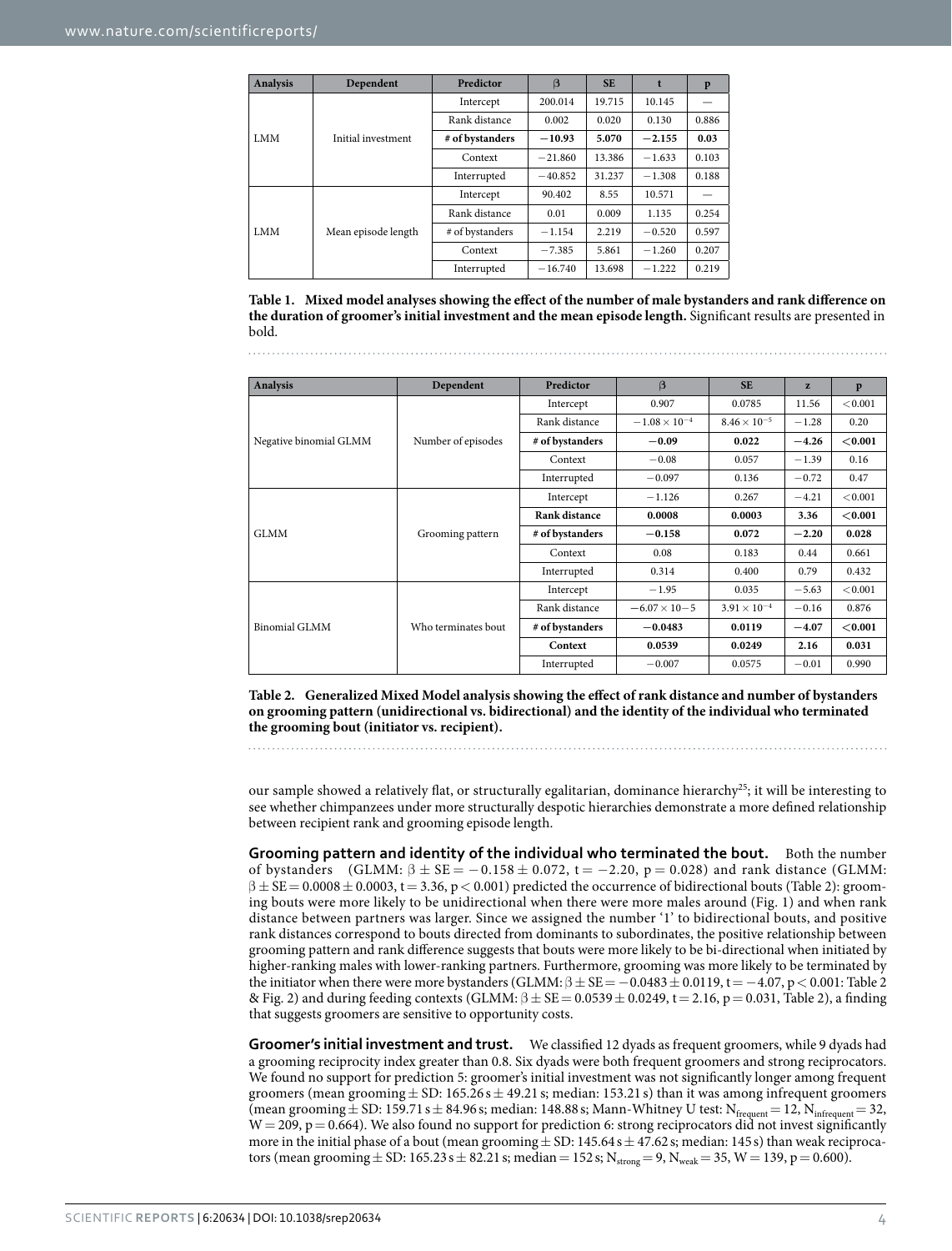

**Figure 1. Mean number of male bystanders (within 10 m of the grooming dyad) during unidirectional and bidirectional grooming bouts.** When there were more bystanders, grooming bouts tended to be unidirectional.



**Figure 2. Mean number of male bystanders (within 10 m of the grooming dyad) in bouts terminated by either initiator or recipient.** Initiators were more likely to terminate unidirectional grooming bouts when there were more male bystanders.

## **Discussion**

Our study shows a clear inluence of bystanders on the initial phase of chimpanzee grooming bouts and suggests that chimpanzees use a parcelling-like strategy, at least in this phase. When more bystanders were present, we found that: (1) initiators invested less in their grooming bouts and provided both less grooming and fewer parcels; (2) bouts were less likely to be reciprocated; and (3) initiators were more likely to abandon the grooming if the recipient did not reciprocate. These results suggest that male chimpanzees make economic decisions on how much to invest in grooming interactions that are based not only on whether the partner reciprocates, but also on whether there are other potential social partners in close proximity. This is a key aspect of Connor's parcel-ling model<sup>[12](#page-7-11)[,13](#page-7-12)</sup>. Previous studies of non-human primates have described time-matching within grooming bouts in some<sup>[20](#page-8-17)[,24](#page-8-13)[,40](#page-8-18),[43](#page-8-21)</sup>, although not all<sup>[23,](#page-8-30)52,53</sup>, species studied. While time-matching is consistent with parcelling, and occurs in chimpanzees<sup>[24](#page-8-13)</sup>, our demonstration of a contingency between the initial investment in a potentially cooperative interaction, and opportunity for defection, is perhaps the strongest support yet for the parcelling model from grooming interactions of non-human primates. We add a note of caution in that our results are based on interactions of only 8 focal animals and 10 individuals in total, although this represented the entire exchange network for male chimpanzees in this social group and is comparable to other studies of this species.

Contrary to our expectations, we found evidence that dominance rank influenced episode length: initiators gave shorter episodes when they groomed high-ranking males, regardless of rank distance. Given that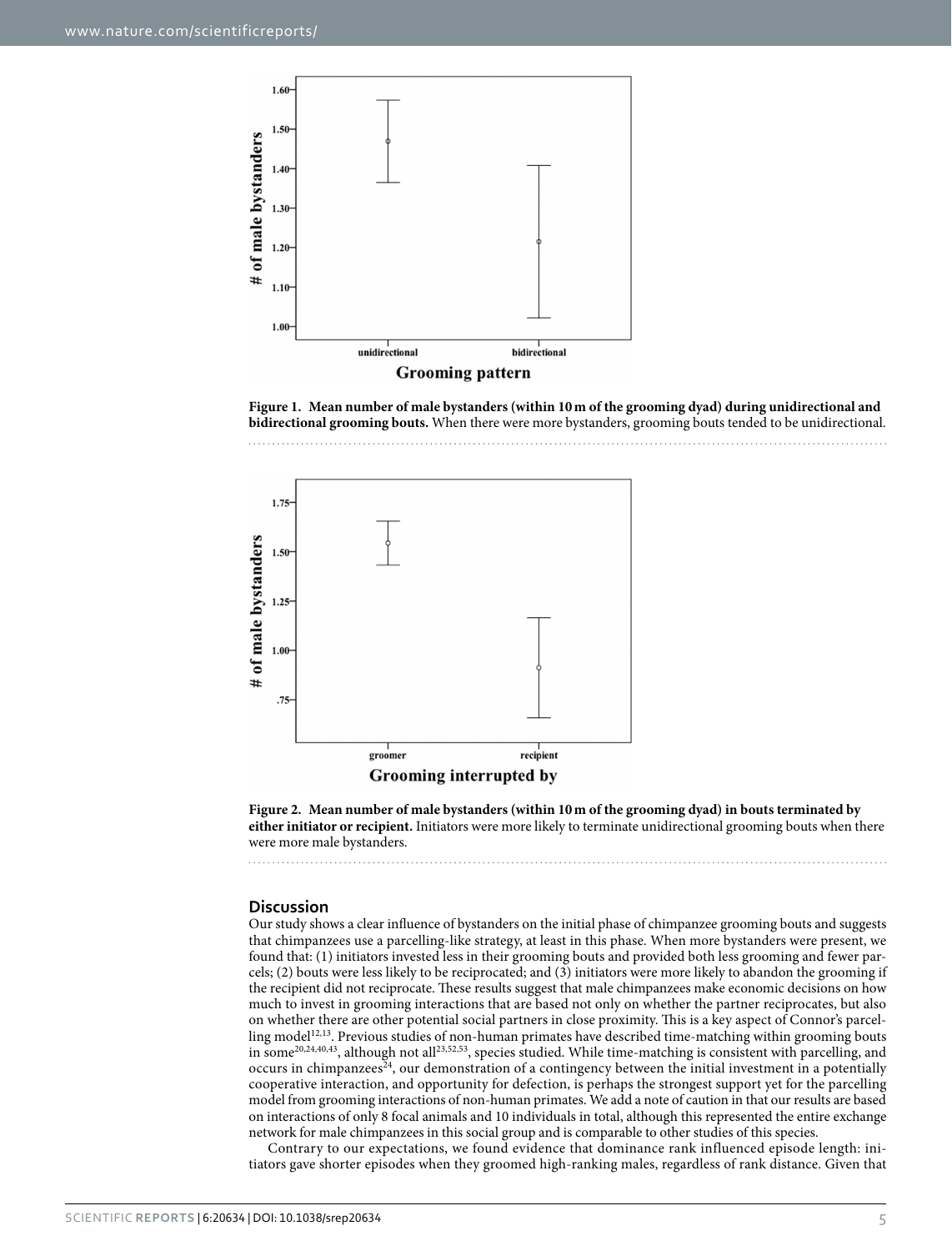high-ranking individuals were more likely to terminate bouts<sup>[39](#page-8-16)</sup>, this might suggest that lower ranking initiators anticipated a higher likelihood of non-reciprocation and limited their losses accordingly. Alternatively, short episodes may be response to risk of aggression from the higher-ranking partner: male chimpanzees have been observed to attack current grooming partners[5](#page-8-31)4, personal observations, and similarly, in Japanese macaques (Macaca fuscata) groomers are more likely to receive aggression from recipients in post-grooming contexts than during controls<sup>[5](#page-8-32)5</sup>. Grooming requires a commitment of attention from the actor(s) and shorter episodes allow more frequent periods of vigilance to be interspersed during either the initial phase or across a complete bout. We have shown previously that chimpanzees give shorter grooming episodes when aggression rates are particularly high $^{17}$  $^{17}$  $^{17}$ . In this light, our inding that bi-directional grooming was more likely when bouts were initiated by high-ranking individuals might be the result of lower-ranking males being coerced into reciprocating, out of fear of receiving aggression from a more powerful individual. More generally, increased vigilance though shortening episodes may compromise grooming efficiency, result in less grooming in a bout, or extend the bout duration and so increase opportunity costs in order to maintain the amount of grooming performed or exchanged. hese possibilities warrant further investigation, particularly in relation to variation between social groups in structural despotism $^{25}$  $^{25}$  $^{25}$ .

We found no support for predictions derived from the relationship model of primate grooming interactions. here was no inluence of grooming frequency on the grooming invested in the initial phase, and we found initiators in dyads with a history of grooming reciprocity, who should under the relationship model trust their partner and expect to receive grooming in return, were no diferent in their initial investment to those without such a history. Thus the grooming relationship (the history of reciprocal exchanges) of a dyad appeared irrelevant to the behaviour of an individual initiating a grooming bout, and we have no evidence that individuals who had received high levels of reciprocity in the past from their current partner trusted that they would do so again. This finding calls into question the concept that grooming builds trust between individuals. Our indings echo the results of Machanda *et al.*<sup>[27](#page-8-15)</sup>, who also found no support for predictions derived from the relationship model in their study of simultaneous, or mutual, grooming in chimpanzees, as well as our recent inding that male grooming of cycling ('oestrus') females could not be explained by the relationship model[5](#page-8-33)6. In light of these results, and the growing body of work supporting a markets-based model of economic exchange<sup>[18–21](#page-8-2),[24–27](#page-8-13),[44–47](#page-8-22)</sup>, a critical re-evaluation of the appropriateness of the relationship ('bonding') model as an explanation for grooming in chimpanzees, as well as other catarrhine primates, seems overdue<sup>[33](#page-8-7)</sup>. It may even be the case that immediate benefits drive most if not all social interactions: Gilby<sup>57</sup> found this to be the case for meat sharing, with individuals in possession of carcasses paying harassing 'beggars' to leave in order to increase their own intake rates rather than sharing food with frequent grooming partners (surprising only under the assumption that grooming builds social bonds).

We have presented evidence elsewhere as to the importance of market forces on the grooming decisions of male chimpanzees<sup>[25](#page-8-14)</sup>. From a market forces perspective, bystander effects can be seen as the product of partner choice strategies responding to local economic conditions, implying that individuals make choices within local markets – their immediate social environments<sup>[18](#page-8-2)</sup> – rather than a broader market presented by their global social environment (the social group, or population, depending on social dynamics of particular species). As a consequence of search and opportunity costs, local markets become essentially isolated from one another. However, biological market theory is a model to account for the evolution of partner choice strategies<sup>[10,](#page-7-9)[11,](#page-7-10)[41](#page-8-19)</sup> and, as such, individuals embodying those strategies should be equipped to respond to average market conditions (levels of supply and demand) across their global market, as well as evaluating local conditions. Thus a biological markets model should predict that partner choice decisions depend on local market conditions – bystanders – weighted by expected average returns from selecting instead from the supply in the global market. While local markets might be isolated from one another, they should be regarded as nested within a global market. Such nesting and the consequent bystander efects potentially complicate tests of biological market models. In species such as chimpanzees where a social group (the global market place for an individual) is fragmented into discrete sub-groups (parties), or the macaques studied by Gumert<sup>[18](#page-8-2)</sup>, it may be necessary to consider both local and global market conditions, the later devalued by average search and opportunity costs, when determining the level of supply or demand to which an animal may be responding. That said, structuring of social groups into discrete sub-groups also provides opportunities to test between diferent market conditions within a single social group, should local conditions vary sufficiently that individuals respond to these differences when choosing social partners. More generally, existence of bystander efects and local markets suggest that search costs should be given more explicit consideration in testing biological market models across taxa.

Here, we focused on the initial phase of grooming bouts and showed that this is particularly important for partner-choice decisions, with the presence of bystanders having no efect on later phases of bidirectional bouts. If we consider bystanders to represent a local market of alternative suppliers of grooming, then the question is why we need to consider parcelling at all as an explanation? The obvious answer is that chimpanzees deliver their grooming efort in discrete episodes within bouts – they parcel their grooming – an efect that is not predicted (although not precluded) by biological market theory. Furthermore, individuals continue to parcel their groom-ing throughout bidirectional bouts<sup>[17](#page-8-1)</sup>, but without an effect of bystanders (or local markets). Parcelling provides an additional layer of explanation to that offered by biological market theory and, given the complexity of these grooming interactions, we feel that parcelling should be seen as a strategy available to chimpanzees rather than a model that can fully account for the evolutionary dynamics of cooperative grooming exchanges.

Overall, our study shows that male chimpanzees modify the amount of grooming investment in the initial phase of the bout in relation to the number of male bystanders: when there are more males in close proximity, initiators tend to give less grooming, with fewer grooming episodes, and are more likely to interrupt a bout in the absence of immediate reciprocation, making unidirectional bouts more likely to occur. Our results show that the number of bystanders present during a grooming interactions can afect parcel size, at least in terms of the amount of grooming invested, as predicted by Connor's model and highlight the importance of considering the presence of other individuals during cooperative interactions, and the distinction between local and global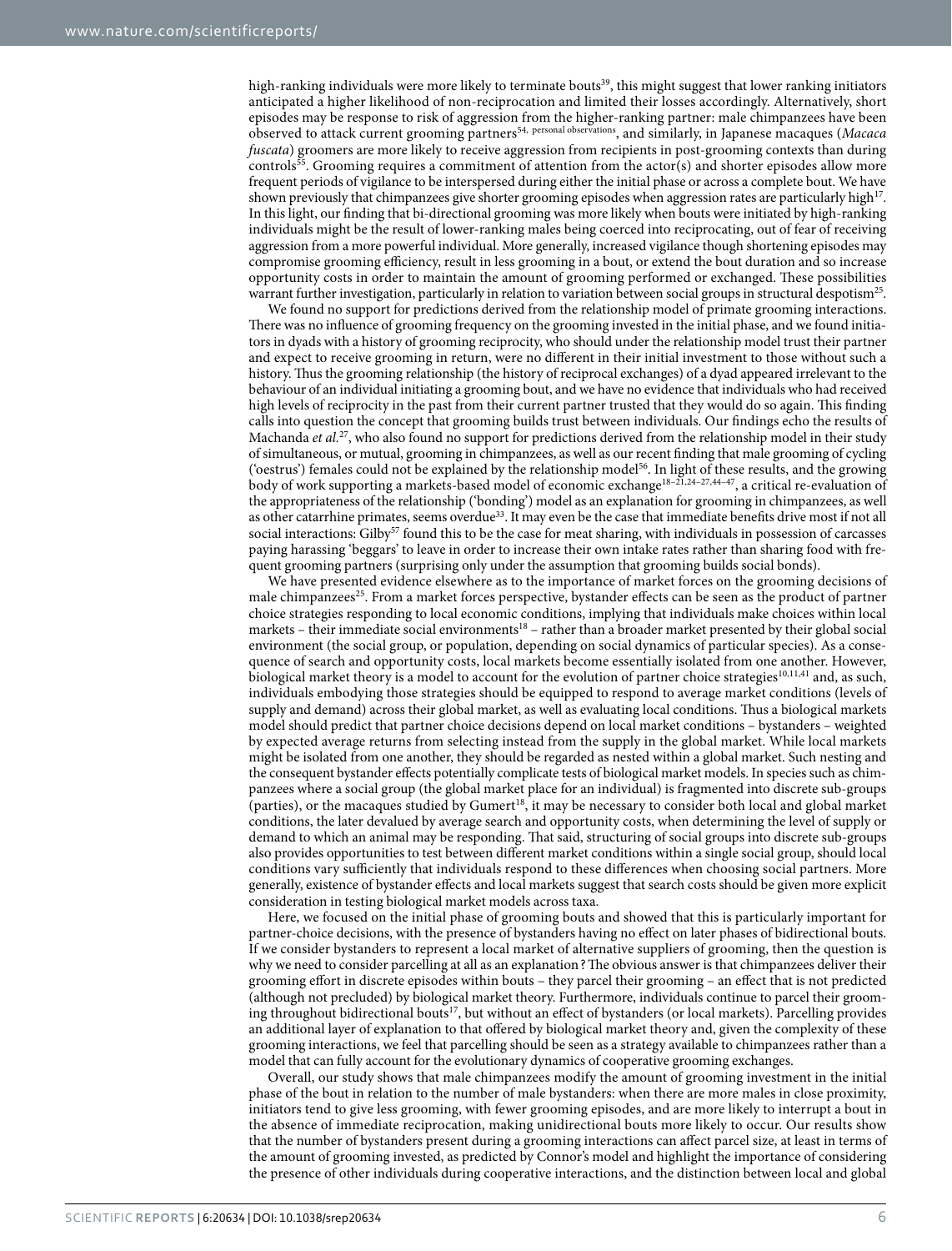markets, as a way towards a better understanding of the evolved behavioural strategies that generate cooperative interactions.

## **Methods**

**Study site and subjects.** We studied the grooming behaviour of adult male chimpanzees of M-group community from the Mahale Mountains National Park, Tanzania (06°15′S; 29°55′E), between February and November 2011. This community has been continuously studied for over 30 years<sup>[35](#page-8-9)</sup>; as a result our study subjects were fully habituated to human observation, and grooming interactions could be recorded in detail at close range. The community consisted of 60 individuals, including ten adult males ( $\geq$ 16 years old) and 23 adult females ( $\geq$ 14 years old)[17](#page-8-1). his research was carried out in accordance with the approved guidelines for the ethical treatment of primates, was approved by the Ethics Committee of University of Kent and adhered to the legal requirements of Tanzania and the UK.

**Data collection and analysis.** We collected data through long-day focal follows on eight adult males. Data on grooming and agonistic interactions were collected using all-occurrence sampling<sup>[58](#page-8-34)</sup> within focal parties (i.e. all occurrences of these interactions that occurred in a party that contained a nominal focal animal, where party is defined as a subgroup produced by the fluid fission-fusion social system). Thus we sampled the grooming interactions of all 10 adult males. Each day the focal animal with the fewest hours of observation was selected in order to balance the number of hours of observation across adult males (logistic constraints meant that we did not select two males as focal animals), and this individual was followed when parties issioned. Parties were followed for as long as possible from irst encounter until nesting. If contact with chimpanzees was lost due to terrain and/or chimpanzee movement patterns, we searched for and observed the next party encountered that contained one of the predetermined focal animals. We recorded data through audio narration, or by pen and paper. We conducted 141 focal follows for a total of 800.9 h of observation.

We defined grooming as the visual examination, searching and manipulation of the skin and hair with one or both hands, with the occasional use of the lower lip to part the hair. When a male initiated a grooming bout, we recorded: (1) the identity of the individual who approached the partner either to give or receive grooming, together with the time of the approach; (2) the identity of other males within 10 m (whom we labelled bystanders); (3) the changes in the identity of groomer and recipient, including the initiator; (4) the end time of the grooming bout, and the identity of the individual who terminated the bout. A grooming bout was considered to have ended when neither individual groomed for at least  $30s^{24,25}$  $30s^{24,25}$  $30s^{24,25}$  $30s^{24,25}$ . We recorded the context in which grooming occurred, on the basis of the activity of the grooming dyad prior to the beginning of the bout, as well as the activity of the majority of the male bystanders. We classiied three types of contexts: feeding, resting and travelling. Finally, we noted whether the grooming bout was interrupted by aggression either from third parties or performed by one of the participants in the grooming bout.

We examined grooming bouts as pairwise (dyadic) interactions. Bouts were classified as either bidirectional when both individuals contributed some grooming<sup>[20](#page-8-17)</sup>, whether simultaneously or by taking turns, or unidirectional when only one individual groomed. A grooming episode was deined as an uninterrupted period of groom-ing given by one individual, ending when neither of groomer's hands was in contact with partner's body<sup>[17](#page-8-1)</sup>. A groomer's initial investment was deined as the amount (duration) of grooming given by an individual at the beginning of a bout before either the bout was terminated (resulting in an unidirectional bout) or the receipt of grooming from the partner (resulting in bidirectional bout). For the purposes of data analysis, we excluded bouts that started prior to the observation and those whose pattern could not be accurately described due to poor visibility. Similarly, bidirectional bouts in which a clear initiator could not be identiied (e.g. if partners started grooming each other simultaneously:  $n = 66$  bouts) were discarded. This gave us a total of 774 grooming bouts: 588 unidirectional and 186 bidirectional.

<span id="page-7-1"></span><span id="page-7-0"></span>To determine social dominance rank we used the outcome of agonistic interactions to calculate dominance rank order using Elo-ratings<sup>[25,](#page-8-14)[59](#page-8-35)</sup> implemented in R 3.2.1. We defined agonistic interactions as those instances in which a male attacked another group member either through physical contact (e.g. slap, bite) or charging displays and/or chasing[17,](#page-8-1)[25](#page-8-14). We determined rank diference by subtracting the Elo-rating of the recipient from the Elo-rating of the groomer. Since high Elo-rating values correspond to high ranks<sup>[59](#page-8-35)</sup>, negative rank differences correspond to grooming interactions directed from subordinates to dominants.

<span id="page-7-6"></span><span id="page-7-5"></span><span id="page-7-4"></span><span id="page-7-3"></span><span id="page-7-2"></span>We tested whether groomer's investment in the initial phase was predicted by the number and mean length of episodes in this phase, using the lmer function in the package 'lme4' (in R 3.1.2) to perform a Linear Mixed Model (LMM) analysis. We set grooming efort (i.e. duration) as the dependent variable, while the number and mean duration of initial episodes were entered as independent ixed factors. We ran a similar model to assess whether mean episode length predicted the number of episodes. We used the *drop1* function in R to compute a likelihood ratio test and thereby assess whether the independent factor(s) exerted a signiicant efect on the dependent variable.

<span id="page-7-10"></span><span id="page-7-9"></span><span id="page-7-8"></span><span id="page-7-7"></span>To assess whether the number of male bystanders signiicantly afected the likelihood that a grooming bout was interrupted, and depended on the context of the grooming interaction, we ran two diferent Generalized Linear Mixed Model (GLMM) analyses, using the *glmer* function in the package 'lme4'. In one model we included information on whether or not the bout was interrupted as binomial dependent variable, with the number of bystanders set as independent factor. In a separate model, we considered the number of male bystanders as a dependent variable entered as count data with Poisson distribution, while the context was included as an independent factor.

<span id="page-7-14"></span><span id="page-7-13"></span><span id="page-7-12"></span><span id="page-7-11"></span>To test whether groomers' initial investment (prediction 1), and the mean length of grooming episodes (prediction 3) were afected by the number of male bystanders and rank diference between partners, we ran two Linear Mixed Model analyses with the *lmer* command and the *drop1* function in R 3.1.2. The initiator's initial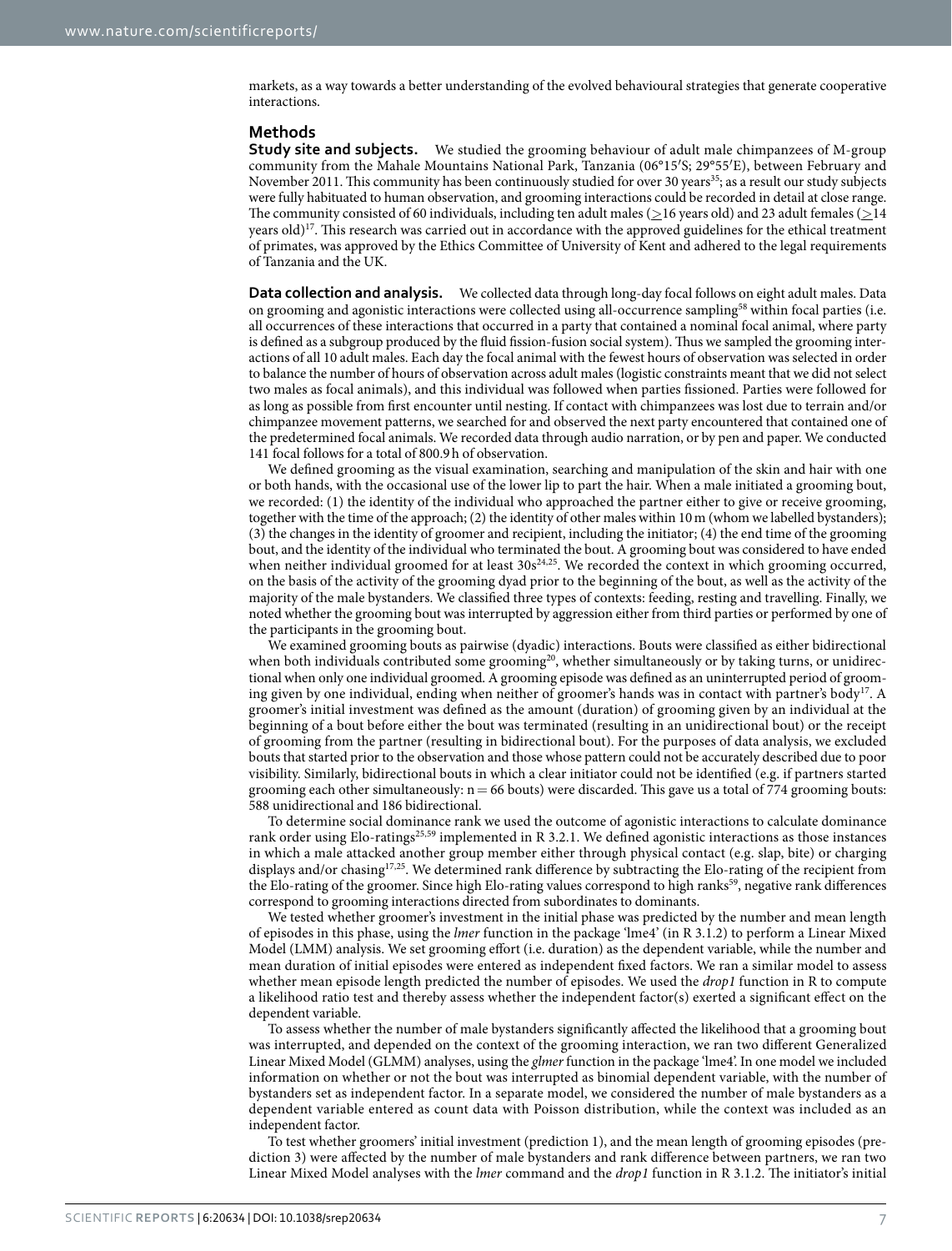<span id="page-8-17"></span><span id="page-8-3"></span><span id="page-8-2"></span><span id="page-8-1"></span><span id="page-8-0"></span>investment and the mean length of episodes were entered as continuous dependent variables in separate models, while in each model the number of male bystanders, rank diference between partners, the context during which the grooming interaction occurred and a binary variable describing whether the bout was interrupted were set as fixed factors. To determine whether the initial phase was distinct from the remainder of bi-directional bouts in its sensitivity to bystander efects (one of our initial assumptions), we investigated whether the remaining investment provided by an initiator was inluenced by the number of bystanders and/or the rank distance between partners. To this end, we used an LMM analysis with the total grooming efort in each bout, minus that in the respective initial phase, as the dependent variable and with the number of bystanders and rank distance between partners as fixed factors.

<span id="page-8-30"></span><span id="page-8-29"></span><span id="page-8-28"></span><span id="page-8-27"></span><span id="page-8-15"></span><span id="page-8-14"></span><span id="page-8-13"></span>We used a Generalized Linear Mixed Model with negative binomial distribution to assess the effect of bystander and dominance rank on the number of grooming episodes given by initiators (prediction 2) in the initial phase of the bout, using the *glmmadmb* function in R 3.1.2. In this model, the number of episodes was entered as count data, with the number of male bystanders, rank diference, context and whether the bout was interrupted included as ixed factors, as above. We used two Generalized Linear Mixed Models with binomial distributions (logistic GLMM) to test (a) whether reciprocation was less likely with more bystanders (i.e. bouts were more likely to be unidirectional, prediction 4), and (b) whether the initiator or the recipient were more likely to terminate a unidirectional bout in the presence of bystanders, again using the glmmadmb function. In the irst of these models, we set grooming pattern (unidirectional vs. bidirectional) as the dependent variable; in the second, the identity of the individual who terminated the bout (initiator vs. recipient; only for unidirectional bouts). he number of bystanders, rank diference, context and whether the bout was interrupted were entered as fixed factors in both models.

<span id="page-8-7"></span><span id="page-8-6"></span><span id="page-8-5"></span><span id="page-8-4"></span>In all these models (LMM and GLMM), the identity of the dyad and the day on which each bouts occurred (as a category variable, such that all bouts on the same day were given the same value) were included as random factors (intercepts) with nested structure (within-day bouts nested within dyads) in order to control for the different contribution that each dyad gave to the data set, and for the non-independency of the grooming bouts that were exchanged within a day.

<span id="page-8-16"></span><span id="page-8-12"></span><span id="page-8-11"></span><span id="page-8-10"></span><span id="page-8-9"></span><span id="page-8-8"></span>To test predictions 5 and 6, we categorised dyads on the basis of the frequency of grooming exchanged and the strength of grooming reciprocity. To identify the dyads that exchanged grooming time more frequently, we calculated the time spent grooming (grooming efort) for each dyad as a proportion of the total observation time for both members of that dyad. We ranked dyads on this proportion from the highest to lowest and, following Koski et al.<sup>[60](#page-8-36)</sup>, defined dyads in the top quartile as frequent groomers whilst the other dyads were considered infrequent groomers. To determine the degree of grooming reciprocity for each dyad, we calculated its reciprocity index RI<sup>[24](#page-8-13)[,25](#page-8-14)</sup>:

$$
RI = 1 - \left| \frac{gAb}{(gAb + gBa)} - \frac{gBa}{(gAb + gBa)} \right| \tag{1}
$$

<span id="page-8-22"></span><span id="page-8-21"></span><span id="page-8-20"></span><span id="page-8-19"></span><span id="page-8-18"></span>in which gAb is the grooming that individual A directed towards B, gBa is the grooming that B directed towards A and  $gAb + gBa$  is the total grooming exchanged between A and B. This index can range between 0 (no reciprocity) and 1 (complete reciprocity). Dyads with an RI equal or greater than 0.8 were defined as strongly reciprocating<sup>[24](#page-8-13)</sup>.

We used Mann-Whitney U tests to compare the groomer's initial investment across dyads. As initial grooming investments in diferent bouts are potentially not independent when they occur within the same dyad, we calculated mean groomer's initial investment for each dyad and compared these values between dyads that were frequent and infrequent groomers, and between the strongly reciprocating and other dyads.

## **References**

- <span id="page-8-24"></span><span id="page-8-23"></span>1. Marler, P., Duty, A. & Pickert, R. Vocal communication in the domestic chicken: II. Is a sender sensitive to the presence and nature of a receiver? Animal Behaviour **34,** 194–198 (1986).
- <span id="page-8-26"></span><span id="page-8-25"></span>2. Slocombe, K. E. & Zuberbühler, K. Chimpanzees modify recruitment screams as a function of audience composition. Proceedings of the National Academy of Sciences, USA **43,** 17228–17233 (2007).
- 3. Earley, R. L. Social eavesdropping and the evolution of conditional cooperation and cheating strategies. Philosophical Transactions of the Royal Society of London B: Biological Sciences **365,** 2675–2686 (2010).
- 4. Grosenick, L., Clement, T. S. & Fernald, R. D. Fish can infer social rank by observation alone. Nature **445,** 429–432 (2007).
- <span id="page-8-31"></span>5. Aquiloni, L. & Gherardi, F. Crayish females eavesdrop on ighting males and use smell and sight to recognize the identity of the winner. Animal Behaviour **79,** 265–269 (2010).
- <span id="page-8-32"></span>6. Dzieweczynski, T. L., Earley, R. L., Green, T. M. & Rowland, W. J. Audience efect is context dependent in Siamese ighting ish, Betta splendens. Behavioral Ecology **16,** 1025–1030 (2005).
- <span id="page-8-33"></span>7. Cartmill, E. A. & Byrne, R. W. Orangutans modify their gestural signaling according to their audience's comprehension. Current Biology **17,** 1345–1348 (2007).
- 8. Wilson, E. Sociobiology: The New Synthesis (Cambridge: Harvard, 1980).
- <span id="page-8-35"></span><span id="page-8-34"></span>9. West, S. A., Griin, A. S. & Gardner, A. Social semantics: altruism, cooperation, mutualism, strong reciprocity and group selection. Journal of Evolutionary Biology **20,** 415–432 (2007).
- 10. Noë, R., Schaik, C. P. & Hooff, J. A. The market effect: An explanation for pay-off asymmetries among collaborating animals. Ethology **87,** 97–118 (1991).
- <span id="page-8-36"></span>11. Noë, R. & Hammerstein, P. Biological markets: supply and demand determine the efect of partner choice in cooperation, mutualism and mating. Behavioral Ecology and Sociobiology **35,** 1–12 (1994).
- 12. Connor, R. C. Egg-trading in simultaneous hermaphrodites: an alternative to Tit-for-Tat. Journal of Evolutionary Biology **5,** 523–528 (1992).
- 13. Connor, R. C. Impala allogrooming and the parcelling model of reciprocity. Animal Behaviour **49,** 528–530 (1995).
- 14. Friedman, J. W. & Hammerstein, P. To trade, or not to trade; that is the question. In Game Equilibrium Models 1 (ed R. Selten) 257–275 (Springer, 1991).
- 15. Axelrod, R. M. & Hamilton, M. D. The evolution of cooperation. Science 211, 1390-1396 (1981).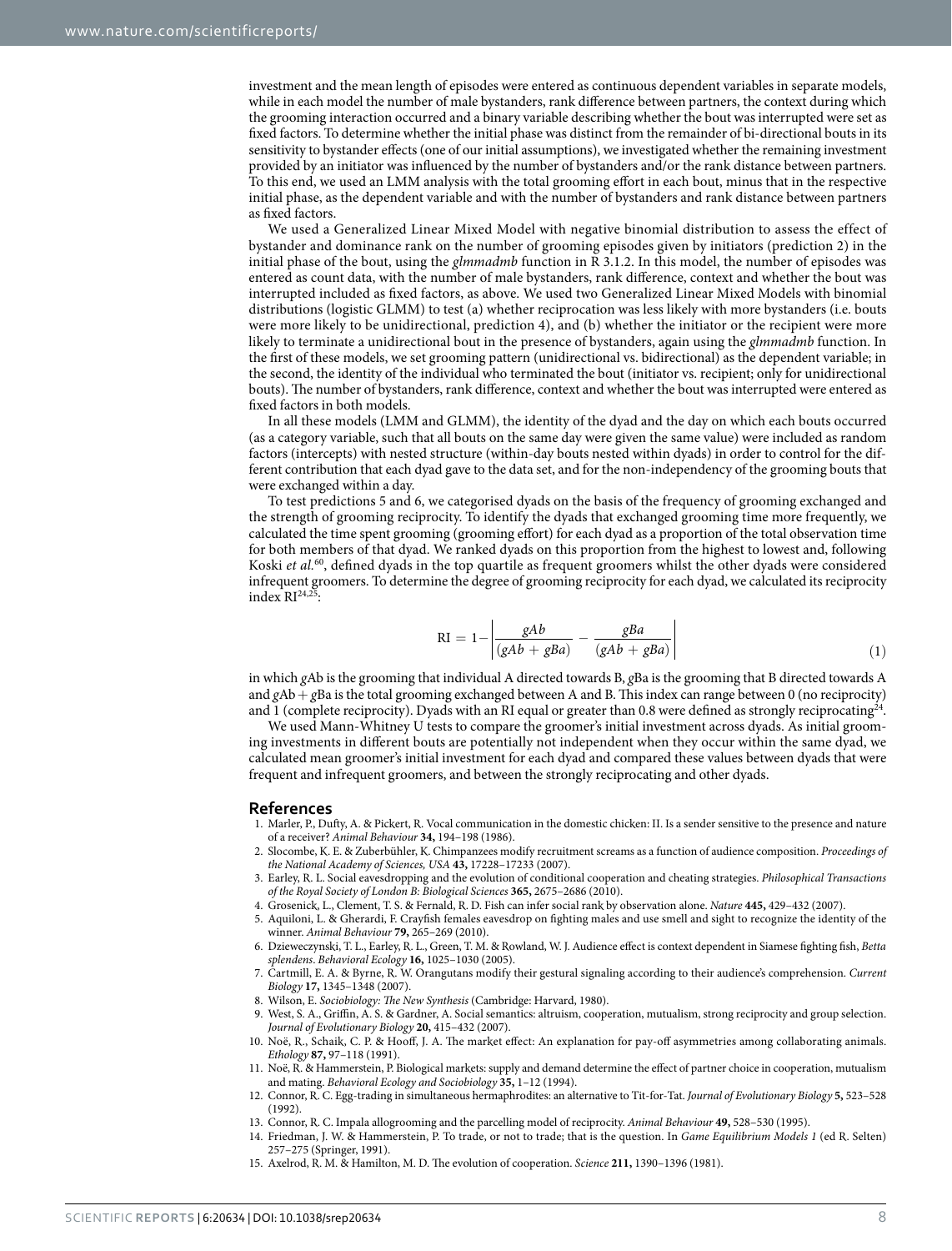- 16. Roberts, G. & Sherratt, T. N. Development of cooperative relationships through increasing investment. Nature **394,** 175–179 (1998).
- 17. Kaburu, S. S. K. & Newton-Fisher, N. E. Social instability raises the stakes during social grooming among wild male chimpanzees. Animal Behaviour **86,** 519–527 (2013).
- 18. Gumert, M. D. Payment for sex in a macaque mating market. Animal Behaviour **74,** 1655–1667 (2007).
- 19. De Waal, F. B. M. he chimpanzee's service economy: food for grooming. Evolution and Human Behaviour **18,** 375–386 (1997).
	- 20. Barrett, L., Henzi, S. P., Weingrill, T., Lycett, J. E. & Hill, R. A. Market forces predict grooming reciprocity in female baboons. Proceedings of the Royal Society of London B **266,** 665–670 (1999).
	- 21. Barrett, L., Henzi, S. P., Weingrill, T., Lycett, J. E. & Hill, R. A. Female baboons do not raise the stakes but they give as good as they get. Animal Behaviour **59,** 763–770 (2000).
	- 22. Watts, D. P. Reciprocity and interchange in the social relationships of wild male chimpanzees. Behaviour **139,** 343–370 (2002).
	- 23. Frank, R. E. & Silk, J. B. Impatient traders or contigent reciprocators? Evidence for the extended time course of grooming exchanges in baboons. Behaviour **146,** 1123–1135 (2009).
	- 24. Newton-Fisher, N. E. & Lee, P. C. Grooming reciprocity in wild male chimpanzess. Animal Behaviour **81,** 439–446 (2011).
	- 25. Kaburu, S. S. K. & Newton-Fisher, N. E. Egalitarian despots: hierarchy steepness, reciprocity and the grooming-trade model in wild chimpanzees, Pan troglodytes. Animal behaviour **99,** 61–71 (2015).
	- 26. Fruteau, C., Lemoine, S., Hellard, E., van Damme, E. & Noë, R. When females trade grooming for grooming: testing partner control and partner choice models of cooperation in two primate species. Animal Behaviour **81,** 1223–1230 (2011).
	- 27. Machanda, Z. P., Gilby, I. C. & Wrangham, R. W. Mutual grooming among adult male chimpanzees: the immediate investment hypothesis. Animal Behaviour **87,** 165–174 (2014).
	- 28. Aureli, F., Preston, S. D. & de Waal, F. B. M. Heart rate responses to social interactions in free-moving rhesus macaques (Macaca mulatta): a pilot study. Journal of Comparative Psychology, **113,** 59–65 (1999).
	- 29. Akinyi, M. Y. et al. Role of grooming in reducing tick load in wild baboons (Papio cynocephalus). Animal Behaviour **85,** 559–568 (2013).
	- 30. McFarland, R. et al. Thermal consequences of increased pelt loft infer an additional utilitarian function for grooming. American Journal of Primatology (in press).
	- 31. Dunbar, R. I. M. Time: a hidden constraint on the behavioural ecology of baboons. Behavioral Ecology and Sociobiology **31,** 35–49 (1992).
	- 32. Dunbar, R. I. M. Primate Social Systems. (Cornell University Press, 1988).
	- 33. Newton-Fisher, N. E. Roving females and patient males: a new perspective on the mating strategies of chimpanzees. Biological Reviews **89,** 356–374 (2014).
	- 34. Goodall, J. The Chimpanzees of Gombe: Patterns of Behaviour. (Belknap, 1986).
	- 35. Nishida, T. Chimpanzees of the Lakeshore. (Cambridge University Press, 2012).
	- 36. Langergraber, K. E., Mitani, J. C. & Vigilant, L. The limited impact of kinship on cooperation in wild chimpanzees. Proceedings of the National Academy of Sciences, USA **104,** 7786–7790 (2007).
	- 37. Nishida, T. The social group of wild chimpanzees in the Mahali Mountains. Primates 9, 167-224 (1968).
	- 38. Newton-Fisher, N. E. Association by male chimpanzees: a social tactic? Behaviour **136,** 705–730 (1999).
	- 39. Newton-Fisher, N. E. Relationships of male chimpanzees in Budongo Forest, Uganda. In Behavioural Diversity in Chimpanzees and Bonobos (eds C. Boesch, G. Hohmann, & L.F. Marchant) 125–137 (Cambridge University Press, 2002).
	- 40. Manson, J. H., Navarrette, C. D., Silk, J. B. & Perry, S. Time-matched grooming in female primates? New analysis from two species. Animal Behaviour **67,** 493–500 (2004).
	- 41. Noë, R. Biological markets: partner choice as the driving force behind the evolution of mutualisms. In Economics in Nature: Social Dilemmas, Mate Choice and Biological Markets (eds R. Noë, J. A. R. A. M. van Hoof, & P. Hammerstein) 93–118 (Cambridge University Press, 2001).
	- 42. Schino, G. Grooming, competition and social rank among female primates: a meta-analysis. Animal Behaviour **62,** 265–271 (2001). 43. Henzi, S. P. & Barrett, L. he value of grooming to female primates. Primates **40,** 47–59 (1999).
	- 44. Jaeggi, A. V., De Groot, E., Stevens, J. M. & Van Schaik, C. P. Mechanisms of reciprocity in primates: testing for short-term
	- contingency of grooming and food sharing in bonobos and chimpanzees. Evolution and Human Behavior **34,** 69–77 (2013). 45. Fruteau, C., Voelkl, B., van Damme, E. & Noë, R. Supply and demand determine the market value of food providers in wild vervet
	- monkeys. Proceedings of the National Academy of Sciences, USA **106,** 12007–12012 (2009). 46. Tiddi, B., Aureli, F., di Sorrentino, E. P., Janson, C. H. & Schino, G. Grooming for tolerance? Two mechanisms of exchange in wild
	- tuted capuchin monkeys. Behavioral Ecology **22,** 663–669 (2011).
	- 47. Wei, W. et al. Market powers predict reciprocal grooming in golden snub-nosed monkeys (Rhinopithecus roxellana). PLoS ONE **7,** e36802 (2012).
	- 48. Fedurek, P. & Dunbar, R. I. M. What does mutual grooming tell us about why chimpanzees groom? Ethology **6,** 566–575 (2009).
	- 49. Silk, J. B. et al. Female chacma baboons form strong, equitable, and enduring social bonds. Behavioral Ecology and Sociobiology **64,** 1733–1747 (2010).
	- 50. Dunbar, R. I. M. Functional signiicance of social grooming in primates. Folia primatologica **57,** 121–131 (1993).
	- 51. Lehmann, J., Korstjens, A. H. & Dunbar, R. I. M. Group size, grooming and social cohesion in primates. Animal Behaviour **74,** 1617–1629 (2007).
	- 52. Gumert, M. D. & Ho, M. H. he trade balance of grooming and it relationship to tolerance in Indonesian long-tailed macaques (Macaca fascicularis). Primates **49,** 176–185 (2008).
	- 53. Schino, G., Ventura, R. & Troisi, A. Grooming and aggression in captive Japanese macaques. Primates **46,** 207–209 (2005).
	- 54. Kaburu, S. S. K., Inoue, S. & Newton-Fisher, N. E. Death of the alpha: within-community lethal violence among chimpanzees of Mahale Mountains National Park. American Journal of Primatology **75,** 789–797 (2013).
	- 55. Schino, G. & Alessandrini, A. Short-term costs and beneits of grooming in Japanese macaques. Primates, 1–5 (2015).
	- 56. Kaburu, S. S. K. & Newton-Fisher, N. E. Trading or coercion? Variation in male mating strategies between two communities of East African chimpanzees. Behavioral Ecology and Sociobiology **69,** 1039–1052 (2015).
	- 57. Gilby, I. C. Meat sharing among the Gombe chimpanzees: harassment and reciprocal exchange. Animal Behaviour **71,** 953–963  $(2006)$
	- 58. Altmann, J. Observational study of behaviour: sampling methods. Behaviour **49,** 227–265 (1974).
	- 59. Neumann, C. et al. Assessing dominance hierarchies: validation and advantages of progressive evaluation with Elo-rating. Animal Behaviour **82,** 911–921 (2011).
	- 60. Koski, S. E., Koops, K. & Sterck, E. Reconciliation, relationship quality, and postconlict anxiety: testing the integrated hypothesis in captive chimpanzees. American Journal of Primatology **69,** 158 (2007).

### **Acknowledgements**

We are grateful to the Tanzania Commission for Science and Technology, the Tanzania Wildlife Research Institute and the Mahale Mountains Wildlife Research Centre for allowing research in the park. We would like to express our gratitude also to our Tanzanian research assistants for their invaluable assistance during data collection. Research was funded by the Leverhulme Trust (grant # F/00236/Z) and the Wenner-Gren Foundation (grant #